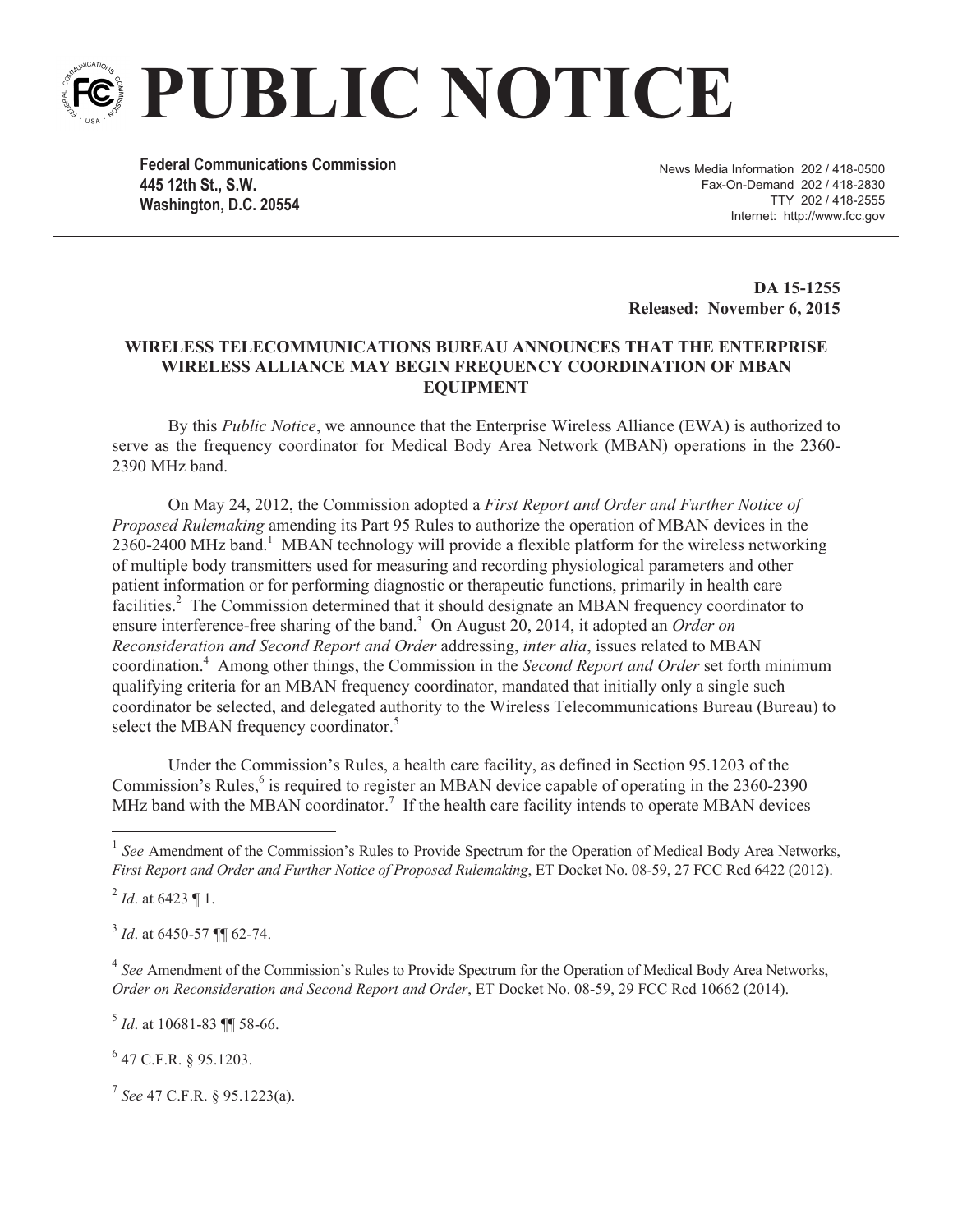only in the 2390-2400 MHz band, then the MBAN coordinator will simply include the pertinent registration data in the MBAN database. If operation in the 2360-2390 MHz band is proposed, the MBAN coordinator must determine whether the proposed MBAN location will be within line-of-site of an aeronautical mobile telemetry (AMT) receiver, and, if so, work in cooperation with the AMT frequency coordinator – the Aerospace and Flight Test Radio Coordinating Council – and the affected health care facility to mitigate the interference risk.<sup>8</sup>

On November 10, 2014, the Bureau's Mobility Division (Division) released a *Public Notice* establishing a filing window for requests to be designated as the MBAN frequency coordinator.<sup>9</sup> Two entities filed requests to be the MBAN frequency coordinator: EWA and the American Society for Health Care Engineering of the American Hospital Association (ASHE/AHA). On February 11, 2015, the Division released an *Order* that found both parties to be qualified to be designated as an MBAN frequency coordinator.<sup>10</sup> Because the Bureau has been delegated authority to select only one frequency coordinator, the Division compared the two parties and selected ASHE/AHA to serve as MBAN frequency coordinator.<sup>11</sup> On October 23, 2015, however, ASHE/AHA withdrew its request to be certified as the MBAN frequency coordinator.<sup>12</sup> Consequently, we designate EWA as the MBAN frequency coordinator.

The *Order* stated that the designation of the MBAN frequency coordinator would take effect upon the execution of a Memorandum of Understanding (MOU) regarding the coordinator's responsibilities and authority.<sup>13</sup> EWA and the Bureau have signed the MOU. Accordingly, EWA is authorized to begin frequency coordination of MBAN equipment.

Health care providers must secure frequency coordination from EWA before deploying MBAN equipment capable of operating in the 2360-2390 MHz band. To secure frequency coordination, they must be prepared to provide EWA with  $(1)$  the specific frequencies or frequency range(s) within the 2360-2390 MHz band to be used, and the capabilities of the MBAN equipment to use the 2390-2400 MHz band; (2) the effective isotropic power; (3) the number of control transmitters in use at the health

<sup>10</sup> Amendment of the Commission's Rules to Provide Spectrum for the Operation of Medical Body Area Networks, *Order*, 30 FCC Rcd 1173, 1175 ¶ 5 (WTB MD 2015) (*Order*).

 $^{11}$  *Id.* at 1176 ¶ 12.

<sup>12</sup> *See* Letter dated Oct. 23, 2015 from Dale Woodin, Executive Director, ASHE/AHA to Scot Stone Deputy Chief, Mobility Division, Wireless Telecommunications Bureau, Federal Communications Commission.

<sup>13</sup> *See Order*, 30 FCC Rcd at 1177 ¶ 16.

<sup>8</sup> *See* 47 C.F.R. § 95.1225(b)(2).

<sup>&</sup>lt;sup>9</sup> See Wireless Telecommunications Bureau Opens Filing Window for Requests to be the Frequency Coordinator for Medical Body Area Networks, *Public Notice*, ET Docket No. 08-59, 29 FCC Rcd 13750 (WTB MD 2014). The *Public Notice* reiterated the minimum qualifying criteria that had been established by the Commission, noting that coordinator applicants are required to have (1) the ability to register and maintain a database of MBAN transmitter locations and operational parameters; (2) knowledge of or experience with medical wireless systems in health care facilities (*e.g*., Wireless Medical Telemetry Service); (3) knowledge of or experience with AMT operations; (4) the ability to calculate and measure interference potential between MBAN and AMT operations, and to enter into mutually satisfactory coordination agreements with the AMT coordinator based on the requirements in Section 95.1223(c) of the Commission's Rules; and (5) the ability to develop procedures to ensure that registered health care facilities operate an MBAN consistent with the requirements in Section 95.1223.